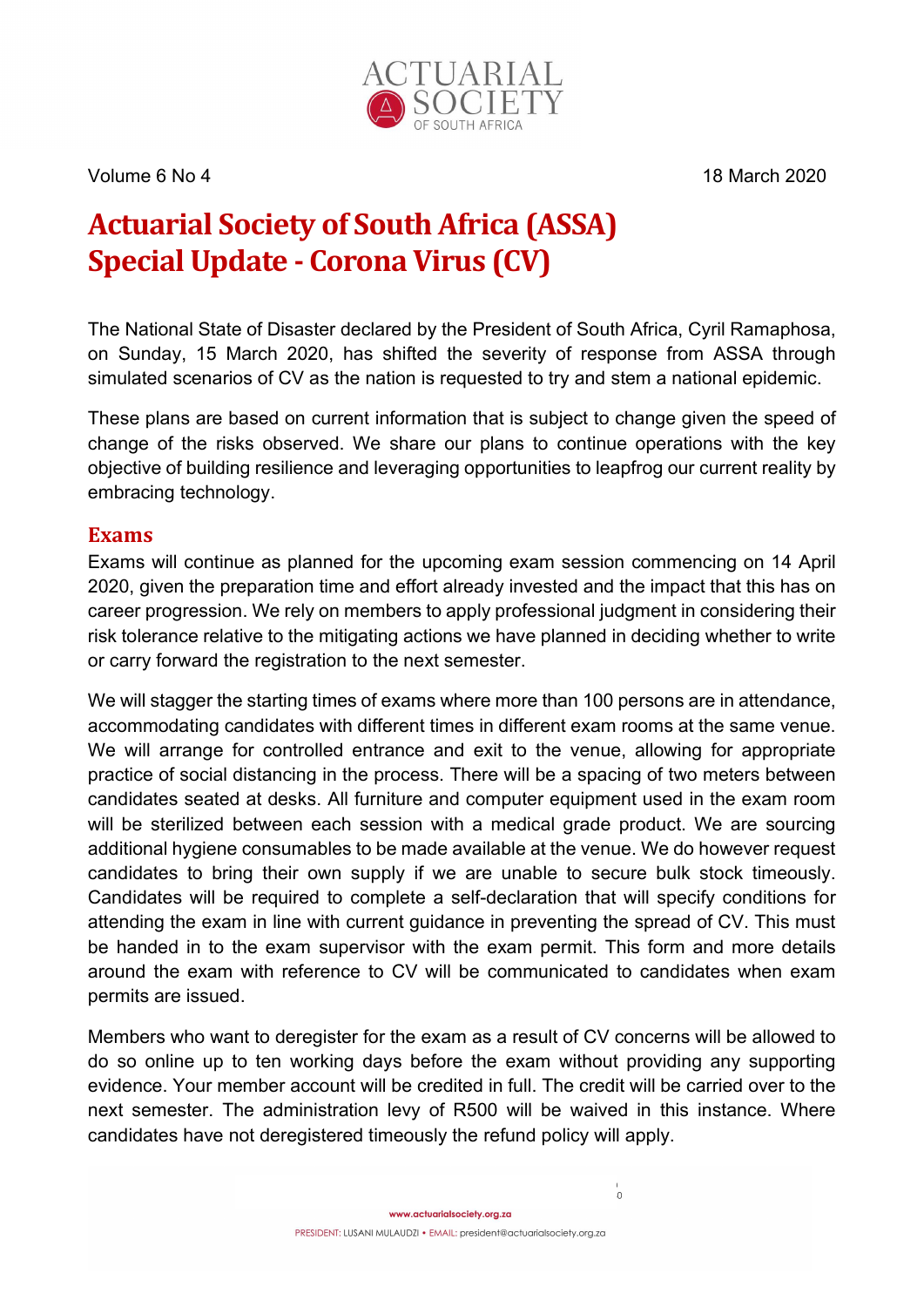

ASSA will engage with the IFoA regarding exams that are outsourced to the IFoA in order to align our practices and processes as we strive to give our members the same or similar experience. We are mindful that we may have different philosophies, risk appetites and responses to managing risk and crisis as we hold these conversations.

ASSA will engage with impacted universities to see how best we can provide continuity for our potential future members in writing exams this semester with the temporary closing of these institutions this week. We are confident that we can provide some relief through our existing exam infrastructure.

Contact Jehaan Abrahams jabrahams@actuarialsociety.org.za for exam queries.

#### Normative

Normative modules are scheduled for June 2020. The course leaders will be requested to design and develop alternative delivery solutions to enable the continuity of these courses should the current status quo with regards to CV persist or deteriorate. The first online associate professionalism course is being piloted this week. Exam conditions will apply to the invigilated modules as previously communicated. Contact Jeanine Japhta jjaphta@actuarialsociety.org.za for Normative queries.

# Academy and Tuition

These sessions have already reverted to virtual delivery in most instances and will continue to be adaptive to the current environment. We will cancel sessions where we are unable to provide the planned service through virtual platforms effectively. Contact Cody Arnold carnold@actuarialsociety.org.za for Academy and Tuition queries.

### Seminars and Sessionals

Seminars scheduled for April 2020 (International Data Science Conference and Health Care) will be postponed. Members who have registered will be credited in full. Sessionals already planned and communicated will be cancelled unless they can be run virtually. No new sessional meetings should be arranged until after Easter.

ASSA will continue to explore virtual solutions to host seminars scheduled from May onwards in consultation with the annual convention organisers, who are also actively seeking alternative methods of delivery. Should we fail to secure this timeously, seminars will be postponed. Only as a last resort should a cancellation of seminars be considered.

Niel Fourie will liaise with the Practice Area Committee Chairs around the decision framework in navigating our service to members. Contact Jo Coetzee jcoetzee@actuarialsociety.org.za for event queries.